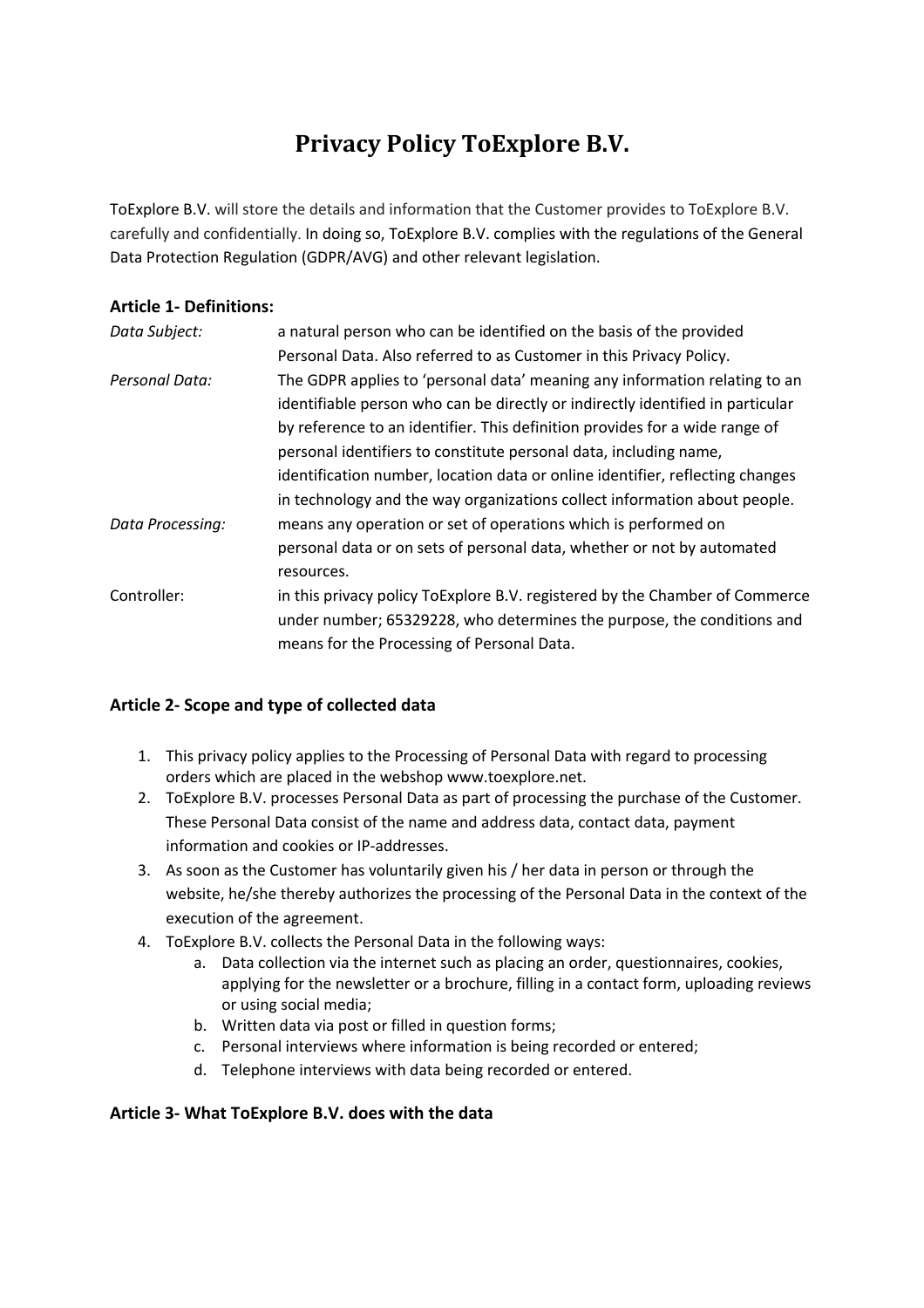- 1. Personal data will be processed by ToExplore B.V. in a lawful, fair and transparent manner. The collected Personal Data is treated confidentially at all times.
- 2. If the Data Subject determines that his Personal Data has been incorrectly registered with ToExplore B.V., the Data Subject will report this to ToExplore B.V. as soon as possible. ToExplore B.V. will, following this information on request, delete the data if necessary, or modify it or provide the Person concerned with the opportunity to correct these Personal Data.

# **Article 4- Purposes of collecting data**

- 1. ToExplore B.V. collects Personal Data from Data Subjects for the processing of the orders and sending the products to the Customer as well as the necessary related contact in order to be able to do so.
- 2. The Personal Data is only Processed because this is necessary for the execution of the agreement with regard to the services of ToExplore B.V. requested by the Data Subject. Processing of the Personal Data will only take place when this proves necessary for the realization of the purposes in the context of the provided services.

# **Article 5- Storage data and storage period**

- 1. The storage period of the Personal Data will only be for the duration that is necessary to realize the purposes and in any case not last longer than a maximum of one year, unless a legal basis indicates a different term by which ToExplore B.V. is obliged to keep the Personal Data for a longer period.
- 2. ToExplore B.V. asks the Customer, with this Privacy Policy, to keep the order history and contact details for a maximum of 1 year in the context of handling a complaint and improving the service. By agreeing to this privacy policy, the Customer provides this permission.

# **Article 6 – Security**

- 1. ToExplore B.V. takes precautions to protect the Personal Data and will implement appropriate technical and organizational measures for ensuring that, by default, only personal data which are necessary for each specific purpose of the processing are processed and to protect the Personal Data at an appropriate level of security.
- 2. ToExplore B.V. will in any event take appropriate measures to prevent destruction, any form of unlawful processing or unauthorized distribution and access to the Personal Data.

# **Artikel 7 Newsletter**

- 1. The Customer can voluntarily register for the newsletter.
- 2. The newsletter keeps the Customer informed of the latest news, the most recent offers and developments.
- 3. The Customer receives the newsletter by mail.
- 4. The Customer can unsubscribe from the newsletter in writing or via the hyperlink at any time.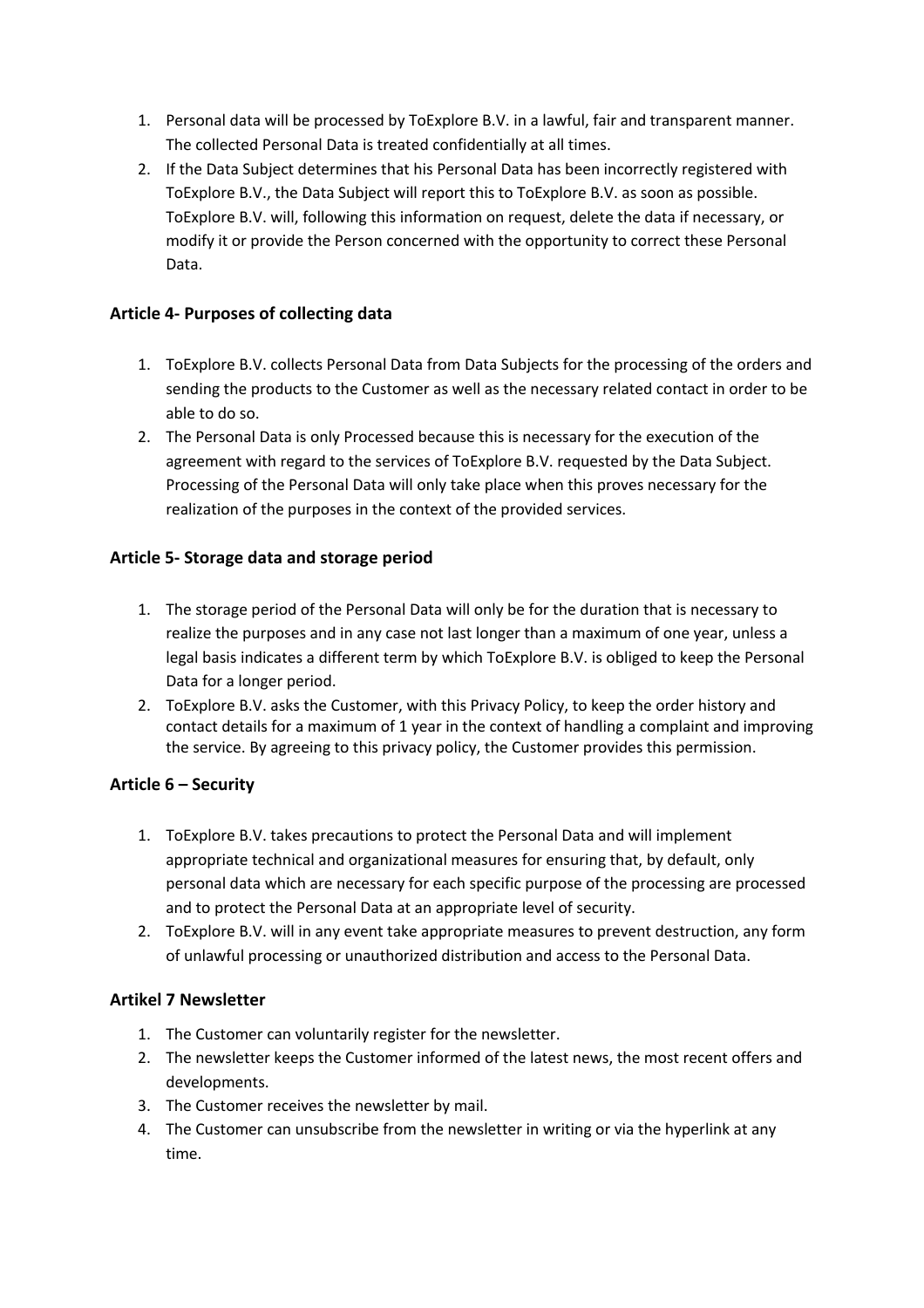5. The Customer will then no longer receive any messages.

#### **Artikel 8 Cookies and privacy**

- 1. ToExplore B.V. may collect information from the website's visitor about the use of the website by means of cookies.
- 2. The information that ToExplore B.V. collects through cookies can be used for functional and analytical purposes. ToExplore B.V. is not permitted to lend, rent, sell or in any other way reveal the personal data of the Data Subject.
- 3. The Customer agrees that ToExplore B.V. may approach the Customer for statistical or customer satisfaction research. If the Customer does not wish to be approached for research, the Customer may express this.
- 4. ToExplore B.V. reserves the right to utilize the other details of the Customer in anonymous form for (statistical) research and databases.

## **Artikel 9- Rights of the Data Subject:**

- 1. The person concerned has the right, without giving any reason, to withdraw his permission to process his Personal Data, unless this makes execution of the agreement impossible, makes it impossible to carry out a public task, or is not possible due to medical necessity, subject to the legal obligations. Or other situations in which removal of personal data can't reasonably be expected from ToExplore B.V..
- 2. If any information is inaccurate or incomplete, the Data Subject can request ToExplore B.V. at any time to correct or complete it.
- 3. The Data Subject may request the deletion of any Personal Data. To request deletion of your Personal Data, contact info@ToExplore.nl
- 4. The Data Subject has the right to view, amend or delete the Personal Data.
- 5. Processing of Personal Data is made known to the Data Subject by means of this privacy policy in a clear, understandable language.

#### **Article 10 - Transfer to third parties**

1. ToExplore B.V. will not provide Personal Data of Data Subjects to third parties, unless this is necessary for the execution of the agreement or the delivery of goods and / or services or if this occurs on the basis of (compliance with) a legal obligation.

#### **Article 11 - Contact and complaints**

- 1. Complaints can be submitted in writing and will be handled as soon as possible but in any case within 4 weeks.
- 2. The Data Subject has the right to submit a complaint to the supervisory authority being the Autoriteit Persoonsgegevens.
- 3. Questions and complaints can be submitted via: info@ToExplore.nl

#### **Article 12 - Changes to the privacy policy**